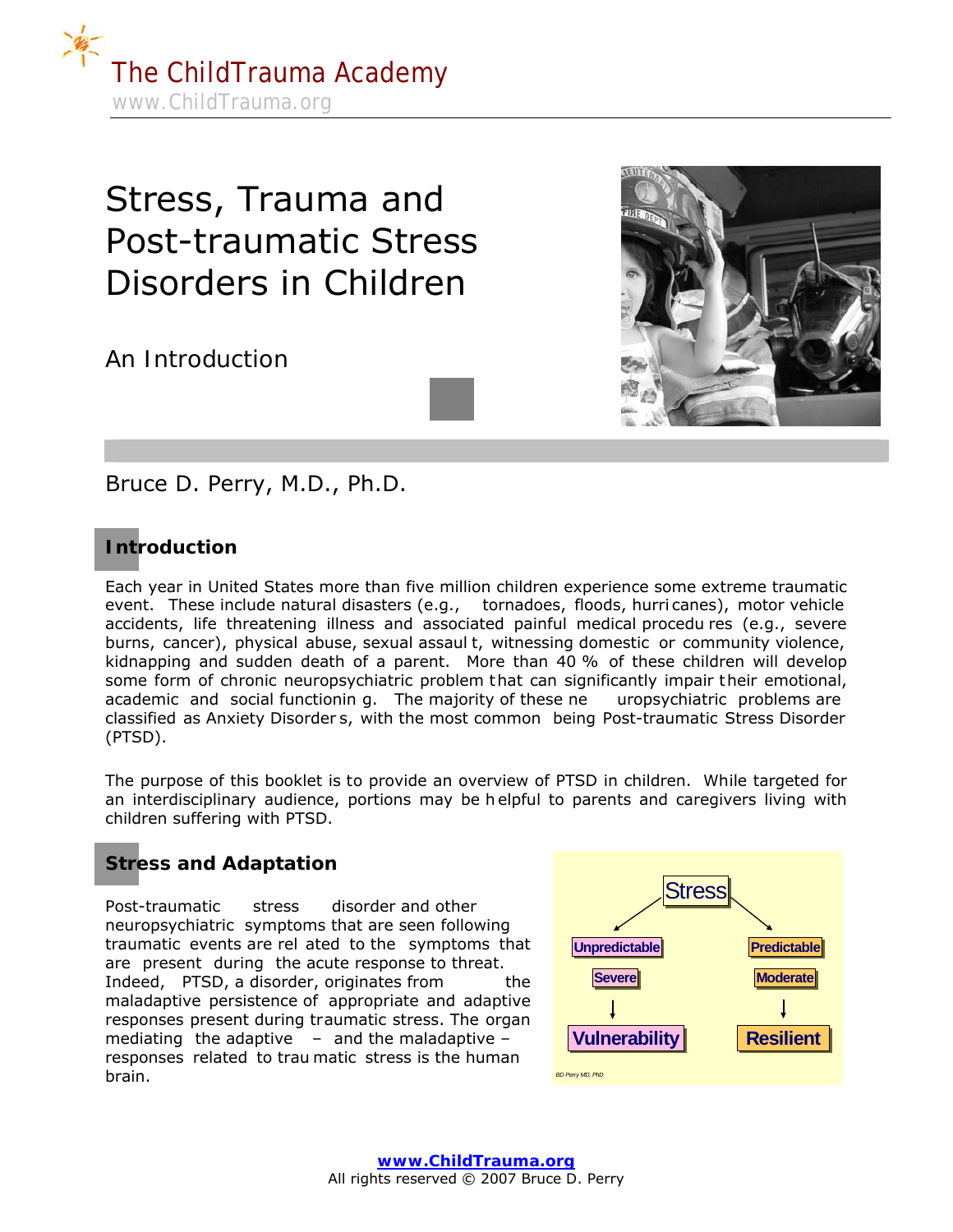Our brain is designed to sense, process, stor e, perceive and act on information from the external and internal world to keep us al ive. In order to do thi s, our brain has hundreds of neural systems, all working in a conti nuous, dynamic process of modulating, regulating, compensating - increasing or de creasing activity to control the body's physiology. Each of our many complex physiological systems has a rhythm of acti vity that regul ates key functions. When blood sugar falls below a certain level, a set of compensatory physiological actions is activated. When ti ssue oxygen i s low from exertion, wh en an individual is dehydrated, sleepy or threatened by a predator, still other sets of regulating activity will be turned on to respond to the specific need. For each of these systems there are 'basal' or homeostatic patterns of activity within which the majority of environmental challenges can be sustained. When an i nternal condition (such as dehydration) or an external challenge (an unpredictable and unstable employment situation) persists, this is a stress on the system.

Stress is a commonly used term in both lay and professional language. Unfortunately, there often is not agreement about what stress actual ly means. For the purpos es of this booklet – and using a concept more common ly familiar to biologists – st ress is an y challenge or condition which forces the our regulating physiological and neurophysiologic systems to move outside of thei r normal dynamic activity. Stress occurs when homeostasis is disrupted. Traumatic stress is an extreme form of stress.

It is important to understand that stress during development in not necessarily a bad thing. Indeed, the development of stress-response neural systems depends upon exposure to moderate, controllable levels of stress. T he opportunity for a toddl er to control his or her exploration, to discover and to experience moderated novelty is essen tial for healthy development. Children given th e opportunity for moderate, controlled exposures to stress during childhood – w ith a con sistent, available and safe caregiver to serve as "home-base" can become inoculated against future more severe stressors. The levels of arousal and "stress" associated with novelty and safe exploratory behavior help build a healthy child.

Dramatic, rapid, unpredictable, or threatening changes in the environment, however, will activate 'stress'-response systems. These brain-mediated responses recruit a set of central and peripheral nervous system, neuroendocrine and immune responses that promote adaptive 'survival' functions and, later, a return to equilibrium or homeostatic patterns. Events that disrupt homeostasis are, by definition, stressful. If this stress is severe, unpredictable, prolonged or chronic, the compensatory mechanisms can become overactivated, or fatigued and incapable of restoring the previous state of equilibrium or

# Activity-dependent Activity-dependent Neural Differentiation Neural Differentiation

- Neurons are designed to change in response to patterned repetitive stimulation
- During development, patterns of activity define patterns of synaptic connectivity and, thereby, functional capacity
- In adults, activity can alter pre-existing neural organization - in children, activity literally provides the organizing template for neural systems

*BD Perry MD, PhD*

homeostasis. The physiological system reorganizes its 'basal' patterns of equilibrium. An event is 'traumatic' if it overwhelms the organism, dramatically and negatively disrupting homeostasis. In a very real sense, trauma throws the organism 'off balance', and creates a persisting set of compensatory responses which create a new, but less functionally flexible state of equilibrium. This new, trauma-induced homeostasis is more energy consuming and maladaptive than the previous state. By inducing this "expensive" homeostasis and compromising full functional capability, trauma robs the organism. It has survived the traumatic experience, but at a cost.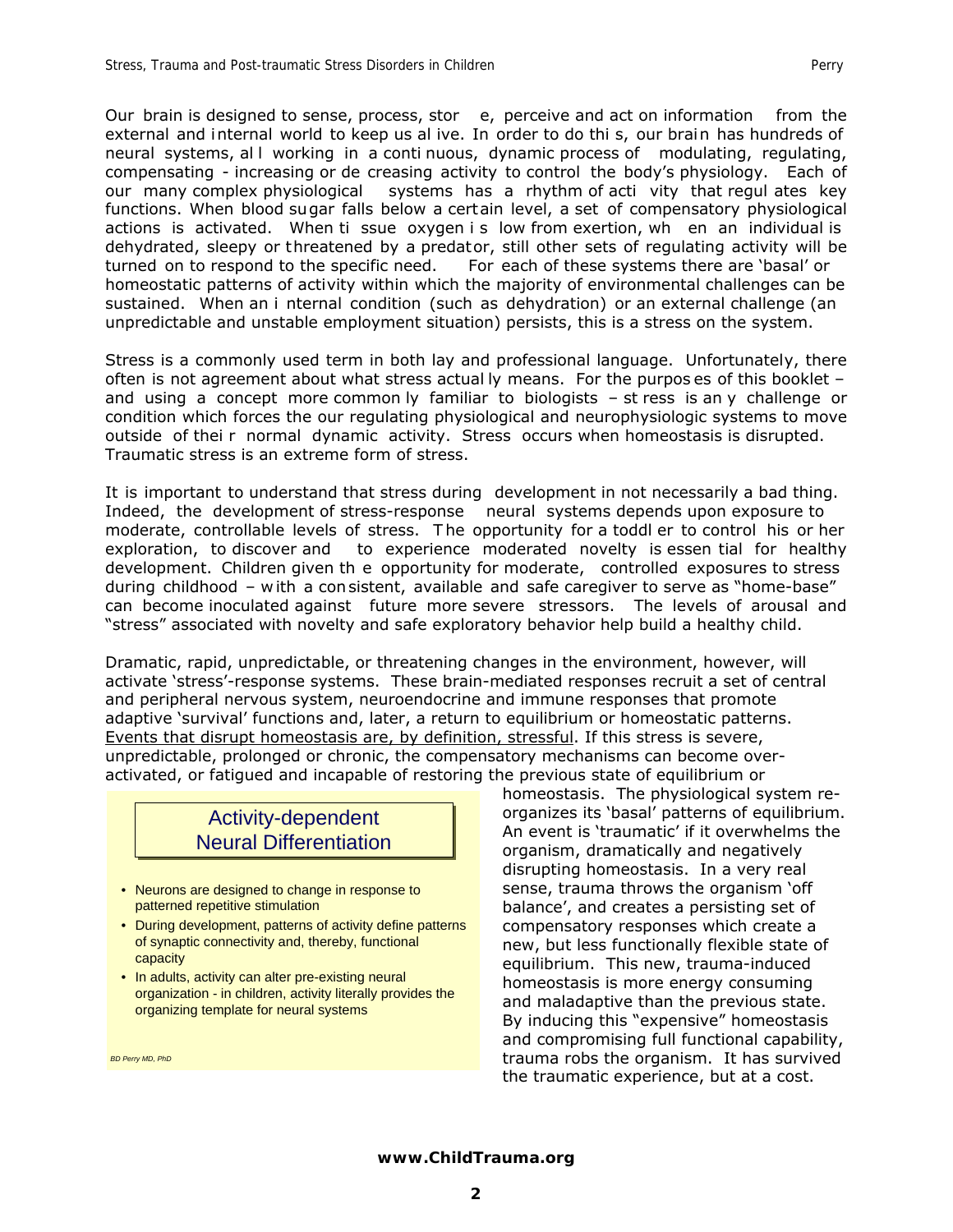Whatever the individual response, however, the extreme nature of the external threat is often matched by an extreme and persisting internal activation of the neur ophysiological systems mediating the stress. A primary adaptive feature of the threat-response system is single-trial "learning" – the capaci ty to general ize from a threatening event to other experiences with similar features. Unfortunately, this very adaptive capacity is at the core of the emotional, behavioral and physiological symptoms that develop following a traumatic experience.

Neural systems respond to prolon ged, repetitive activation by altering their neurochemical and sometimes, microarc hitectural (e.g., synapti c sculpting) organization and functi oning. These are presumed to be the molecular mech anisms that mediate memory and learning. This is no di fferent for the neural systems mediating the stress response. Following any traumatic event children will experience some persisting emotional, behavioral, cognitive and physiological signs and symptoms related to the, sometimes temporary, shifts in their internal physiological homeostasis. In general, the longer the activation of the stress-response systems (i.e., the more intense and prolonged the traumatic event), the more likely there will be a 'use-dependent' change in these neural systems. In some cases, the stress-response systems do not return to the pre-event home ostasis. In these cases, the signs and symptoms become so severe, pers isting and disruptive that they reach the level of a clinical disorder. In a new context and in the absenc e of any true external threat, the abnormal persistence of a once adaptive response becomes maladaptive.

# **Post traumatic Stress Disorders**

Post traumatic stress disorder (PTSD) is a c linical syndrome that may develop following extreme traumatic stress (Diagnostic and Statistical Manual, Version IV, American Psychiatric Association referred to as DSM IV). There are six diagnostic criteria for PTSD. The first is an extreme traumatic stress accompanied by intense fear, horror or disorganized behavior. The next three are symptom cl usters: 1) persi stent re-experiencing of the traumatic event such as repetitive play or recurring intrusive thoughts; 2) avoidance of cues associated with the trauma or emotional numbing; 3) persistent physiological hyper-reactivity or arousal. Finally the last two diagnostic criterions refer to how long and how disabling the symptoms are. Signs and symptoms must be present for more than one month following the traumatic event and cause clinically significant disturbance in functioning. A child is considered to have Acute Stress Disorder (DSM IV) when these criteria are met during the month following a traumatic event. PTSD is further characterized as Ac ute when present for less than three months, Chronic for more than three months or D elayed Onset when symptoms develop initially six months or more after the trauma.

#### **Clinical presentation**

Children with PTSD may present with a combination of problems. In fact, two children may both meet diagnostic criterion for PTSD but have a very different set of symptoms. This can be somewhat confusi ng to the non-cl inical professionals trying to understand traumati zed children. In addi tion, the signs and symptoms of PTSD can look very similar to other neuropsychiatric disorders in children, including attention deficit hyperactivity disorder (ADHD) and major depression.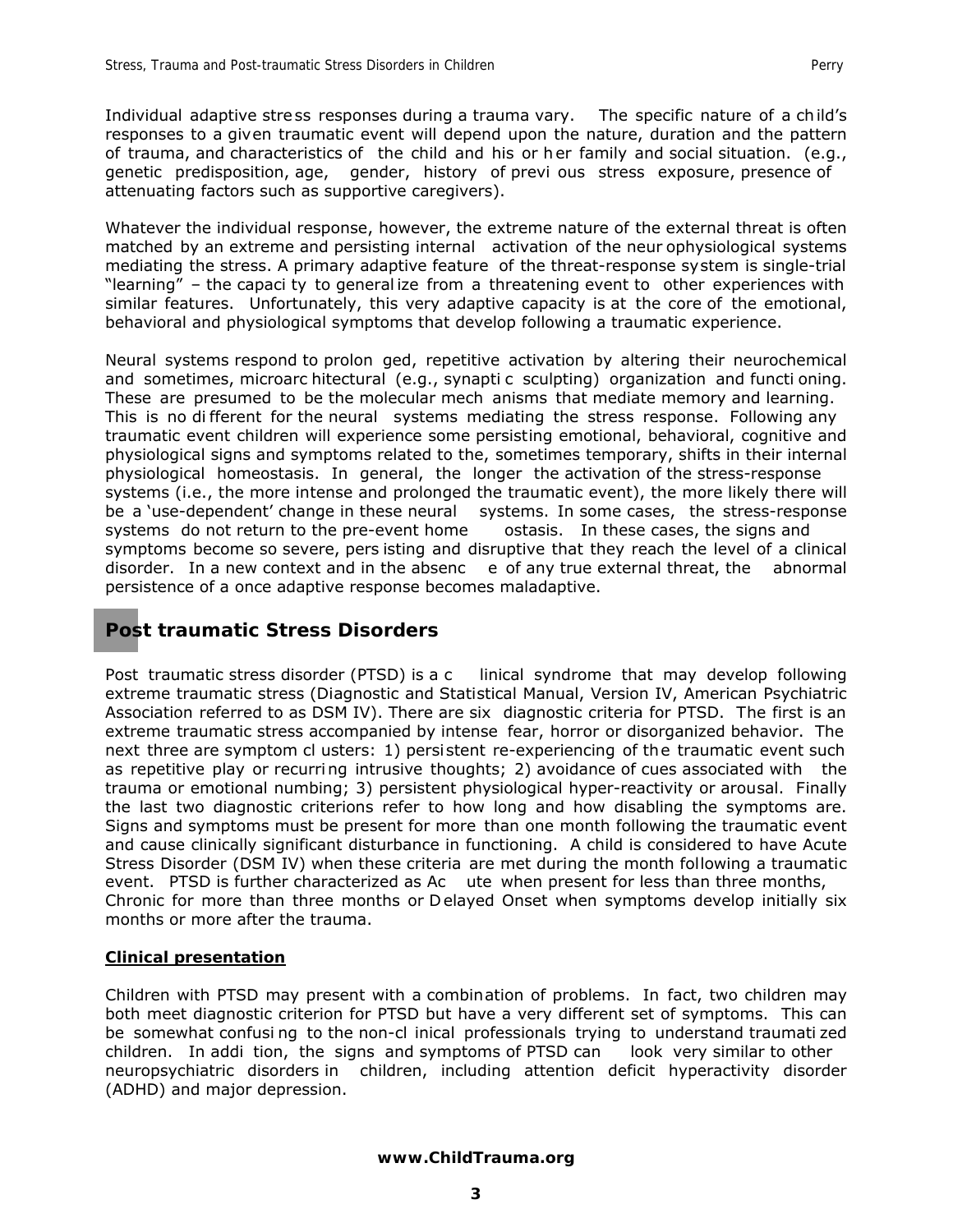Typical signs and symptoms of PTSD include impulsivity, distractibility and attention problems (due to hypervigilance), dysphoria, emotional numbing, social avoidance, dissociation, sleep problems, aggressive (often re-enactment) pl ay, school failure and regressed or delayed development. In most studies examining the development of PTSD following a giv en traumatic experience, twice as many children su ffer from significant post-traumatic signs or symptoms (PTSS) but lack all of the criteria necessary for the diagnosis of PTSD. In these cases, the clinician may identify trauma-related symptoms as bein g part of another neuropsychiatric syndrome (e.g., hypervi gilance is often consi der an attenti on problem and traumatized children will be diagnosed and treated as if they have ADHD).

The misdiagnosis of traumatized children with PTSD is common. Sometimes a clinician may be unaware of ongoing traumatic stressors (e.g., domestic violence or abuse). In other cases, the family brings in a ch ild because of new symptoms such as school failure or soci al withdrawal but makes no association between the child's symptoms and events i n the distant past (e.g., car accident, death of a rel ative, exposure to violence). Without any relevant trauma history to aid the clinician, PTSD may not be diagnosed and post-traumatic stress symptoms (PTSS) are classified as part of other condi tions. Chi ldren with



PTSD as a primary diagnosis are of ten labeled w ith Attention Deficit Hyperactivity Disorder (ADHD), major depression, oppositional-defiant disorder, conduct disorder, separation anxiety or specific phobia. In some cases, children with PTSD will meet diagnostic criterion for multiple diagnoses. This is especially so when examining co-morbidity (the co-occurrence of multiple DSM IV diagnoses) in children with chronic trauma such as physical or sexual abuse. In some studies, the majority of maltreated children met diagnostic criteria for *three or more* Axis I diagnoses in addition to PTSD.

When children are evaluated multiple times over several years, the diagnostic confusion can get worse. The clinical presen tation of trauma-related symptoms can evol ve. In the typical evaluation process, the evaluating clinical team or clinician rarely has the benefit of complete history about the origin and evolution of symptoms. Histories are frequently based upon one caregiver's recollection and asse ssment is based upon a single clinical visit (e.g., a schoolmandated evaluation). In these cases, the traumatized child may "accumulate" diagnoses. It is not unusual for a child with PTSD related to chronic traumatic exposure (e.g., sexual abuse, domestic violence, physical abuse) to have six, seven or eight diagnoses given over five or six previous evaluations. Unfortunately, there are often six, seven or eight different (and partial) treatment approaches that match these di agnostic impressions. T his can be t remendously frustrating to the caregivers, teachers, caseworkers or other professionals trying to help these children.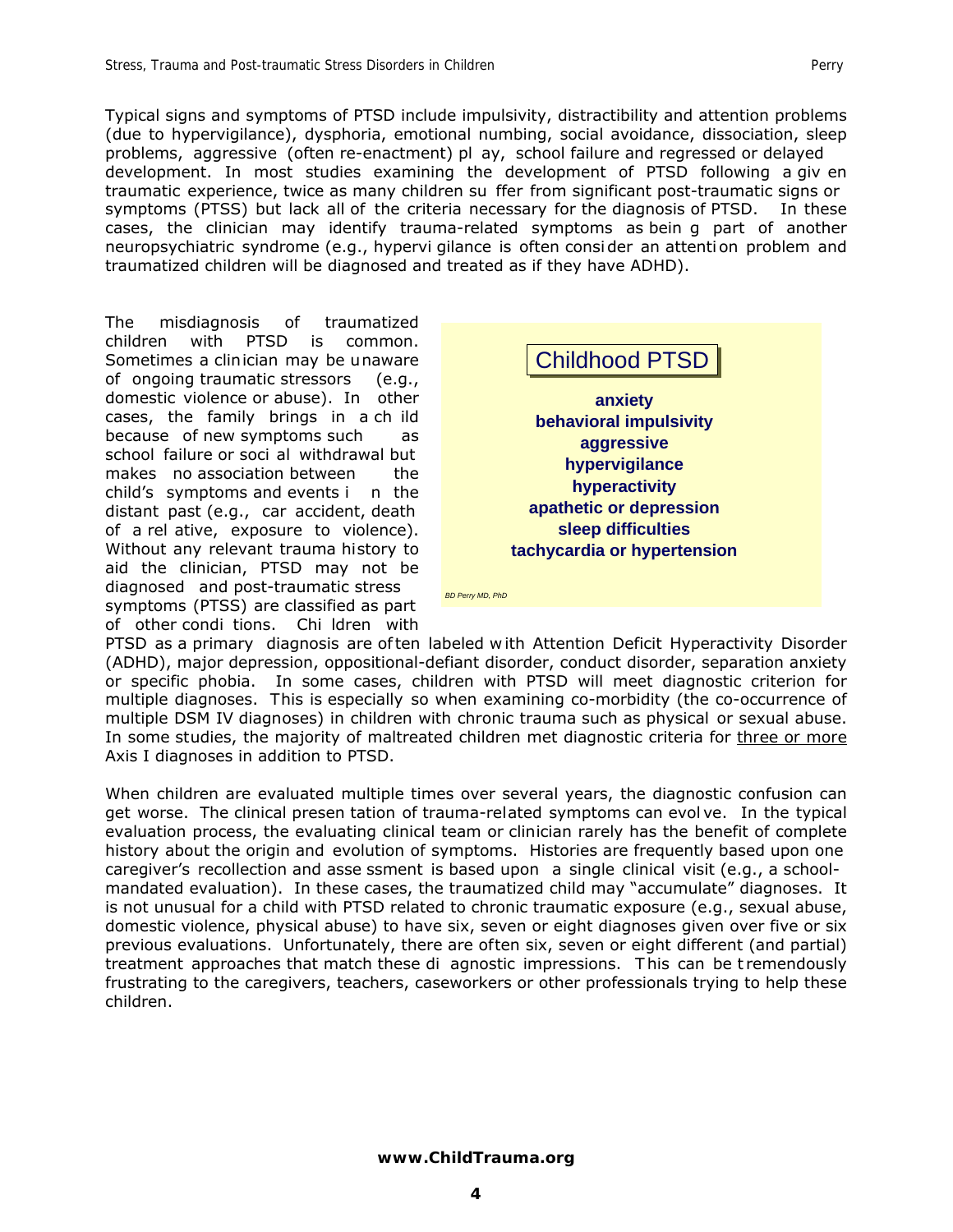

*Re-enactment in drawing*: Several weeks after living through a shooting, in which bullets came within inches of her head while she was in her bedroom, a child draws a picture of her "home." Note the bullet holes in the wall and the

It is important to remember that DSM IV diagnostic criteria can yield multiple labels in maltreated children but these diagnoses rarely provide useful information about etiology, course, treatment response or prognosis. At present, despite an evolving clinical phenomenology, it is clear that PTSD is not the only, or an inevitable, outcome of traumati c events during<br>childhood. Post-traumati c hyperarousal Post-traumati c hyperarousal or dissociative-like symptoms often coexist with these other Axis I disorders. Furthermore, severe early trauma appears to be an expresser of underlying constitutional or gen etic vulnerability and may be a primary etiologic factor in the development of a broad range of disorders later in life. In short, traumati c events can result in a h ost of clinical syndromes including "pure" PTSD. However, except in discreet, single trauma events, the clinical presentation and evolution of traumarelated symptoms is typically complex.

#### **Incidence and prevalence**

When examining how widespread PTSD is in the adult population, studies find a lif etime incidence of PTSD ranging from  $3$  to  $14\%$ . This incidence is a t otal population estimate. Similar studies in adolescents fi nd incidence figures between 2 and 5 %. These fi gures refer to total population estimates. When exami ning a sample of children exposed to trauma, however, these figures skyrocket.

Controlled studies document that between 15 to 90 % of chi ldren exposed to traumati c events develop PTSD. The percentage varies depending upon the nature of the event. Universally, however, the rates of children developing PTSD following traumatic events are higher than those reported for adults. This is consistent with the growing recognition that children are, if anything, more vulnerable to traumatic experiences than adults.

A brief sampling of recent studies gives some feel for the incidence of PTSD following a traumatic event. Thirty five percent of a sa mple of adolescents diag nosed with cancer met criteria for lifetime PTSD. Fifteen percent of children surviving cancer had moderate to severe PTSS. Ninety three percent of a sampl e of children witnessing domestic violence had PTSD [19]; over 80 % of the Kuwaiti children exposed to the violence of the Gulf Crisis had PTSS [20]; more t han 68 % of the children surviving the Branch Davidian Siege at Waco met criteria for PTSD. Seventy three percent of adolescent male rape v ictims develop PTSD; 34 % of a sample of children experiencing sexu al or physical abuse and 58 % of children experiencing both physical and sexual abuse met criteria for PTSD. In all of these studies, clinically significant symptoms, though not full PTSD, were observed in essentially all of the children or adolescents following the traumatic experiences.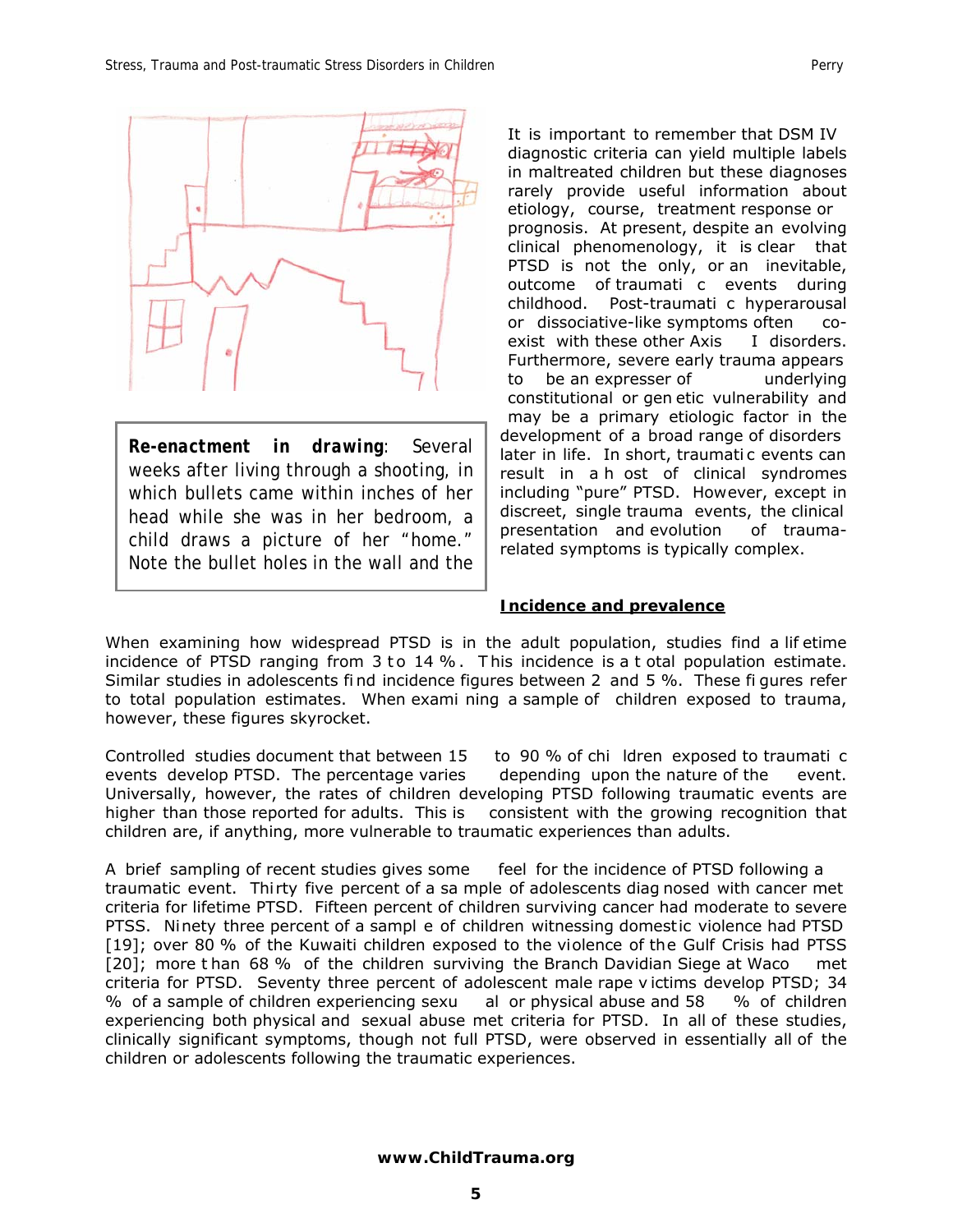|                                                                                                   | Event                                                                                                                                                                                                                                                                                                                                                                                                                                                                                | <b>Individual</b>                                                                                                                                                                                                                                                                                                                                                                                            | <b>Family and Social</b>                                                                                                                                                                                                                                                                             |
|---------------------------------------------------------------------------------------------------|--------------------------------------------------------------------------------------------------------------------------------------------------------------------------------------------------------------------------------------------------------------------------------------------------------------------------------------------------------------------------------------------------------------------------------------------------------------------------------------|--------------------------------------------------------------------------------------------------------------------------------------------------------------------------------------------------------------------------------------------------------------------------------------------------------------------------------------------------------------------------------------------------------------|------------------------------------------------------------------------------------------------------------------------------------------------------------------------------------------------------------------------------------------------------------------------------------------------------|
| <b>Increase Risk</b><br>(Prolong the intensity<br>or duration of the<br>acute stress<br>response) | Multiple or<br>٠<br>repeated event<br>(e.g., domestic<br>violence or<br>physical abuse)<br>Physical injury to<br>٠<br>child<br>Involves physical<br>٠<br>injury or death to<br>loved one,<br>particularly<br>mother<br>Dismembered or<br>٠<br>disfigured bodies<br>seen<br>Destroys home,<br>٠<br>school or<br>community<br><b>Disrupts</b><br>٠<br>community<br>infrastructure<br>(e.g., earthquake)<br>Perpetrator is<br>٠<br>family member<br>Long duration<br>٠<br>(e.g., flood) | Female<br>$\bullet$<br>Age (Younger<br>٠<br>more vulnerable)<br>Subjective<br>٠<br>perception of<br>physical harm<br>History of<br>٠<br>previous<br>exposure to<br>trauma<br>No cultural or<br>٠<br>religious anchors<br>No shared<br>$\bullet$<br>experience with<br>peers<br>(experiential<br>isolation)<br>Low IQ<br>٠<br>Pre-existing<br>neuropsychiatric<br>disorder<br>(especially<br>anxiety related) | Trauma directly<br>$\bullet$<br>impacts<br>caregivers<br>Anxiety in<br>٠<br>primary<br>caregivers<br>Continuing threat<br>٠<br>and disruption to<br>family<br>Chaotic,<br>٠<br>overwhelmed<br>family<br>Physical isolation<br>٠<br><b>Distant</b><br>$\bullet$<br>caregiving<br>Absent<br>caregivers |
| <b>Decrease Risk</b><br>(Decrease intensity or<br>duration of the acute<br>stress response)       | Single event<br>٠<br>Perpetrator is<br>٠<br>stranger<br>No disruption of<br>٠<br>family or<br>community<br>structure<br>Short duration<br>(e.g., tornado)                                                                                                                                                                                                                                                                                                                            | Cognitively<br>٠<br>capable of<br>understanding<br>abstract concepts<br>Healthy coping<br>٠<br>skills<br>Educated about<br>normative post-<br>traumatic<br>responses<br>Immediate post-<br>٠<br>traumatic<br>interventions<br>Strong ties to<br>٠<br>cultural or<br>religious belief<br>system                                                                                                               | Intact, nurturing<br>٠<br>family supports<br>Non-traumatized<br>$\bullet$<br>caregivers<br>Caregivers<br>٠<br>educated about<br>normative post-<br>traumatic<br>responses<br>Strong family<br>٠<br>beliefs<br>Mature and<br>٠<br>attuned<br>parenting skills                                         |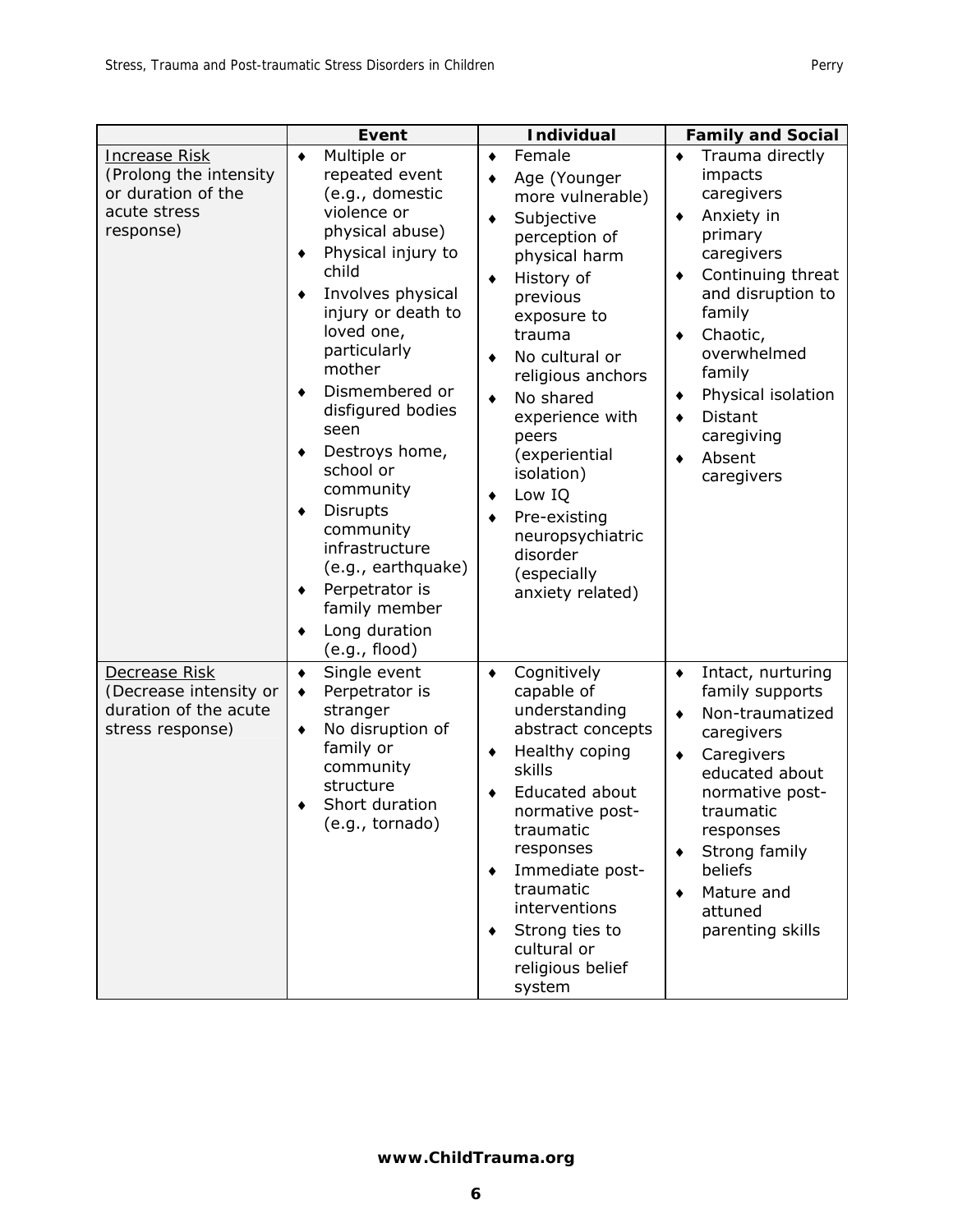#### **Vulnerability and resilience**

Not all children exposed to traumatic events develop PTSD and those who do, don't all have the same severity of symptoms. A major re search focus has been identifying factors (mediating factors) that are associated with increased (vulnerability) or decreased (resilience) risk for developing PTSD following table above. In brief, these factors can be divided into three broad categories: 1) charac teristics of the child; 2) characteristics of the event and 3) characteristics of family/social system (see Table above).



**Hyperarousal symptoms following a life-threatening event**:: In the three days fol lowing the ATF assault on the Branch Davi dian's Ranch Ap ocalypse compound, twenty one chi ldren were released. Each of these children was in harm's way during the assault. Following release, a clinical team led by ChildTrauma Program personnel lived and worked with these children for the next six weeks. These chi ldren had vari ous PTSD-related symptoms. Re-enactment behavi ors and cuespecific increases in anxiety were observed i n the presence of cues associ ated with the assault, including white vans and a helicopter. T he physiological hyperarousal was illustrated by the profound increases in resting heart rate observed in all of the children throughout the six weeks of the standoff. Fi ve days after the ori ginal raid, the group average resti ng heart rate was 134 (the group average should have been approximately 80). In the mi ddle of the stand off, many of these children visited with a parent released from the compound. These visits resulted in dramatic changes in the chi ldren's behavior (e.g., return of bed-wetting, hiding under beds, aggressive behavior) and in their resting heart rates, i ndicating that these vi sits were, in some regard, distressing to the children. During these visits, the children were reminded by their parent that they were 'in the hands of the Babyl onians', inducing fear and confusion. When these visits stopped, the children improved. When the chi ldren were told about the fi re, as one woul d expect, their distress increased dramatically. It shoul d be noted that the normal resting heart rate for a group of comparison children is approximately 90 beats per mi nute -- the D avidian children for the entire period of the stand off and beyond never had resting heart rates below 100.

Each of these mediating factors can be related to the degree to which they either prolong or decrease the child's stress-response activation resulting from the traumatic experience. Factors that increase stress-related reactivity (e.g., family chaos) will make children more vulnerable while factors that provide structure, predictability, nurturing and sense of safety will decrease v ulnerability. Persistently activated stress-response neurophysiology in the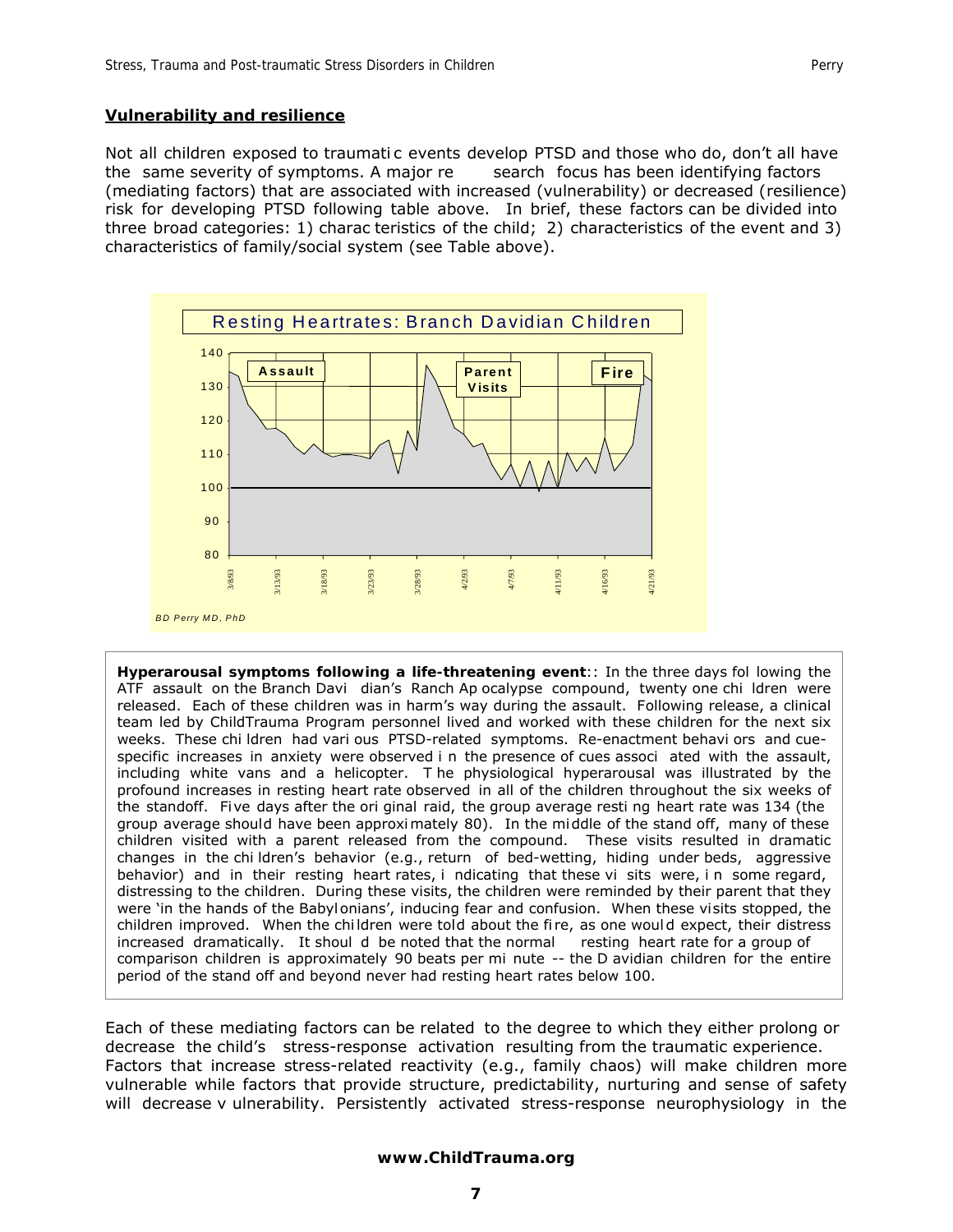dependent, fearful child will predispose t o those 'use-dependent' changes in the neural systems mediated the stress response which underlie post-traumatic stress symptoms.

There are apparent gender differences in the ex pression and development of PTSD. Clinical experience and recent studies su ggest that females tend to ex hibit more in ternalizing (i.e., anxiety, dysphoria, dissociation, avoidance) and males more externalizing (i.e., impulsivity, aggression, inattention, hyperactivity) post-traumatic symptoms. In epidemiological studies of PTSD in the general adult population, females have higher rates of PTSD than males. While lacking the extensive epidemiological data of these adult studies, a gender difference has been observed in several studies with ch ildren and adolescents. There appear to be gender differences in adaptive response in the acute event (females dissociate more than males) that may be rel ated to this observed difference in developm ent and expression of trauma-related symptoms.

### **Long-Term Consequences of Childhood Trauma**

PTSD is a chronic disorder. Untreated, PTSS an d PTSD remit at a very low rate. Indeed the residual emotional, behavioral, cognitive and social sequelae of childhood trauma persist and appear to contribute to a host of neuropsychi atric problems throughout life. Traumatic stress in childhood increases risk for attachment problems, eating disorders, depression, suicidal behavior, anxiety, alcoholism, violent behavior, mood disorders and, of course, PTSD, to name a few.

Traumatic stress impacts other aspects of physic al health throughout l ife, as wel l. Adults victimized by sexual abuse in childhood are more lik ely to have difficulty in childbirth, a variety of gastroi ntestinal and gynecological disorders and ot her somatic problems such as chronic pain, headaches and fati gue. Th e Adverse C hildhood Experiences study (see Resources) examined exposure to seven categories of adverse events during childhood (e.g., sexual abuse, physical abuse, witnessing domestic violence: events associated with increase risk for PTSD). This study found a graded relationship between the number of adverse events in childhood and the adult health and disease outcomes ex amined (e.g., heart disease, cancer, chronic lung disease, and various risk behaviors). With four or more adverse childhood events, the risk for various medical conditions increased 4- to 12-fold.

*"Not a day goes by that I don't think that I could have saved him. I was eight. He was a hard man, always on me. Never could please that man. That day at lunch he kept on me, telling my mother how lazy I was. He told me to go to the shop behind the house and bring back the chair he had been working on. I said yes sir… but I went to my room after lunch. I guess he went to the shop himself to get the chair. I heard an explosion. The shop had blown up. I guess it was a gas leak. My mother and I watched the fire melt the shop – he never came out. My mother was screaming – and I just stood and watched. I hate to say this but part of me was happy. I didn't cry for a long time. Later that year I took my first drink. It helped me feel good." -* 68-year-old man talking about the guilt and shame associated with the traumatic death of his father. He traces his history of alcoholism to this event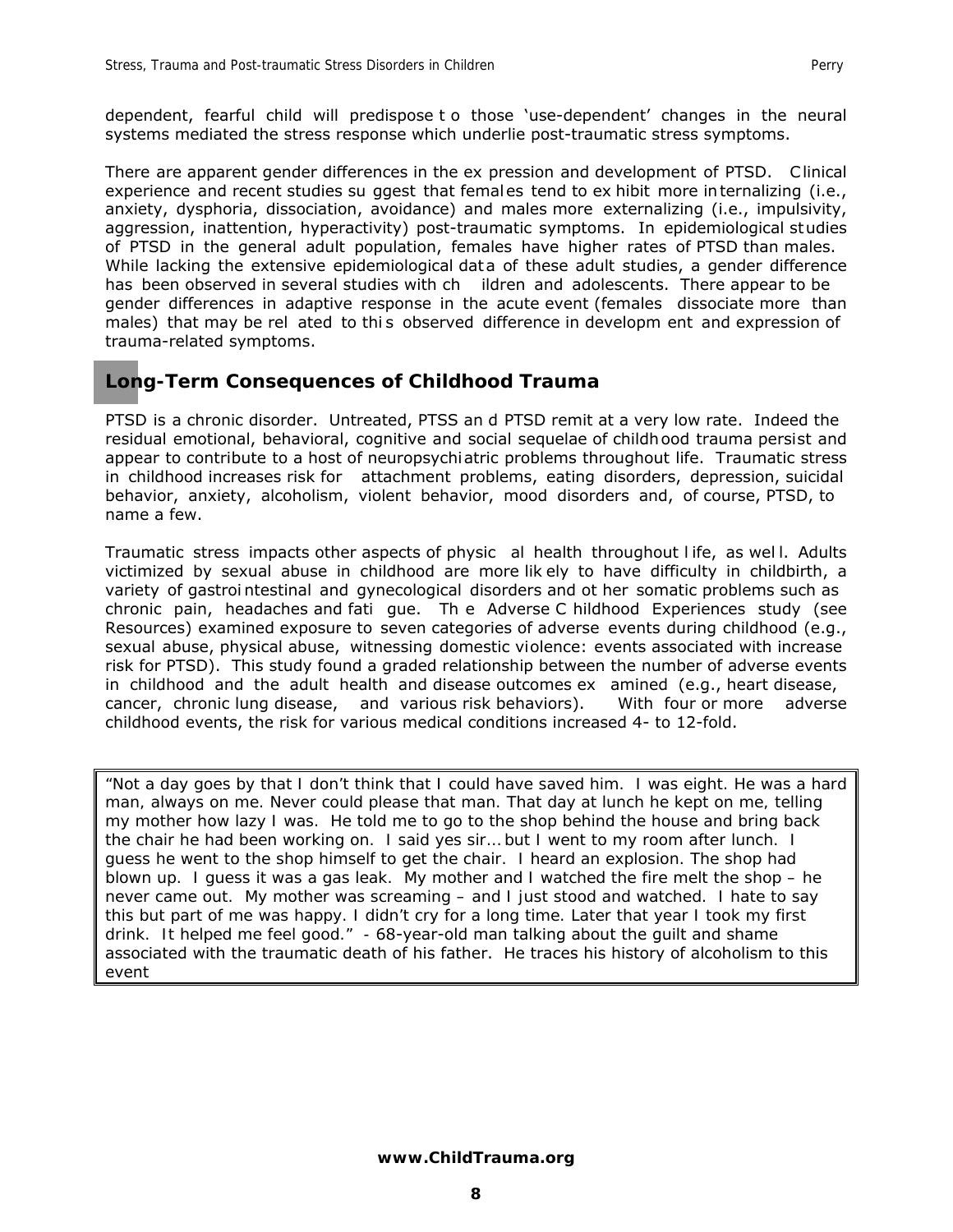**Acute prophylactic treatment of traumatic hyperarousal:** *Dominic is a seven-year-old boy. Five days prior to evaluation, he had been in a car accident in which his mother was killed. Immediately following the accident, he was trapped in the car with his mother's body. She had been significantly disfigured by the accident –including a near decapitation. For the hour that the EMS attempted to cut him out of the car, he was immobilized with only a view of his dead mother's now disfigured face. On evaluation, he had not been able to sleep, his resting heart rate was 136. He was noted to be withdrawn but resistant to the medical treatment necessary for his multiple broken bones.* 

*Treatment included psychoeducation for the family and clonidine (a medication that helps decrease the reactivity of the stress-response neural systems). His resting heart rate fell to 90. Sleep normalized and he was able to cooperate with medical treatments. Individual therapy focused on loss and trauma was started on discharge. Six months following the accident, Dominic had a resting heart rate of 100 when tapered off the clonidine. He had continuing, and expected, sadness over the loss of his mother, but did not meet criterion for PTSD.* 

To date, few treatment outcome studies in children with PTSS and PTSD have been published. Despite this dearth of objective data, a wealth of clinical experience and subjective treatment approaches has been published. The nature of these reported clinical approaches depends upon the theoretical perspective of the author. At present the mechanism-based conceptual frameworks explaining the development of PTSD fall into four main categories: 1) psychoanalytic; 2) cognitive behavioral; 3)

developmental and 4) neurodevelopmental. Each of these offers certain insights but none provides a complete and unambiguous treatment approach. Therefore, the treatment of children with PTSD varies greatly depending upon the specific clinician's training, perspective and experience. This can be confusing to non-mental health professionals or caregivers trying to help the traumatized child. They may often get conflicting recommendations or information about how traumatic events should be handled. Some may hear that talking about the event is most important; others may recommend not talking about the trauma and focusing on the current set of functional problems the child may have (e.g., the social or academic problems that have resulted from the PTSD symptoms). The best recommendation we can give about this is to try and find a professional team that has experience with traumatized children. And a clinician or clinical team willing to listen to you and learn from the resources you may bring to the situation. In some cases, caregivers or other professionals working routinely with traumatized children may be more familiar with clinical advances in this area than a mental health clinician with limited experience with trauma.

Despite these drawbacks, the nature and severity of specific symptoms (e.g., impulsivity, withdrawal, hypervigilance, dissociation, dysphoria, and aggression) will define treatment approach rather than the diagnosis. A major consideration in treatment is distinguishing between a single discreet traumatic event (e.g., car accident or witnessing an assault) and chronic or pervasive trauma (e.g., chronic abuse). Symptoms following a single event (e.g., motor vehicle accident) tend to be fewer and less treatment-resistant compared to the more complex symptom clusters associated with chronic or pervasive traumatic stress (e.g., a combination of physical and sexual abuse). There are a host of clinical treatments used with traumatized children including family therapy, group therapy, EMDR (eye-movement desensitization and re-programming), music and movement therapies, "play" therapy and art therapy among many others. Four of the major therapeutic approaches used alone or in combination are discussed below.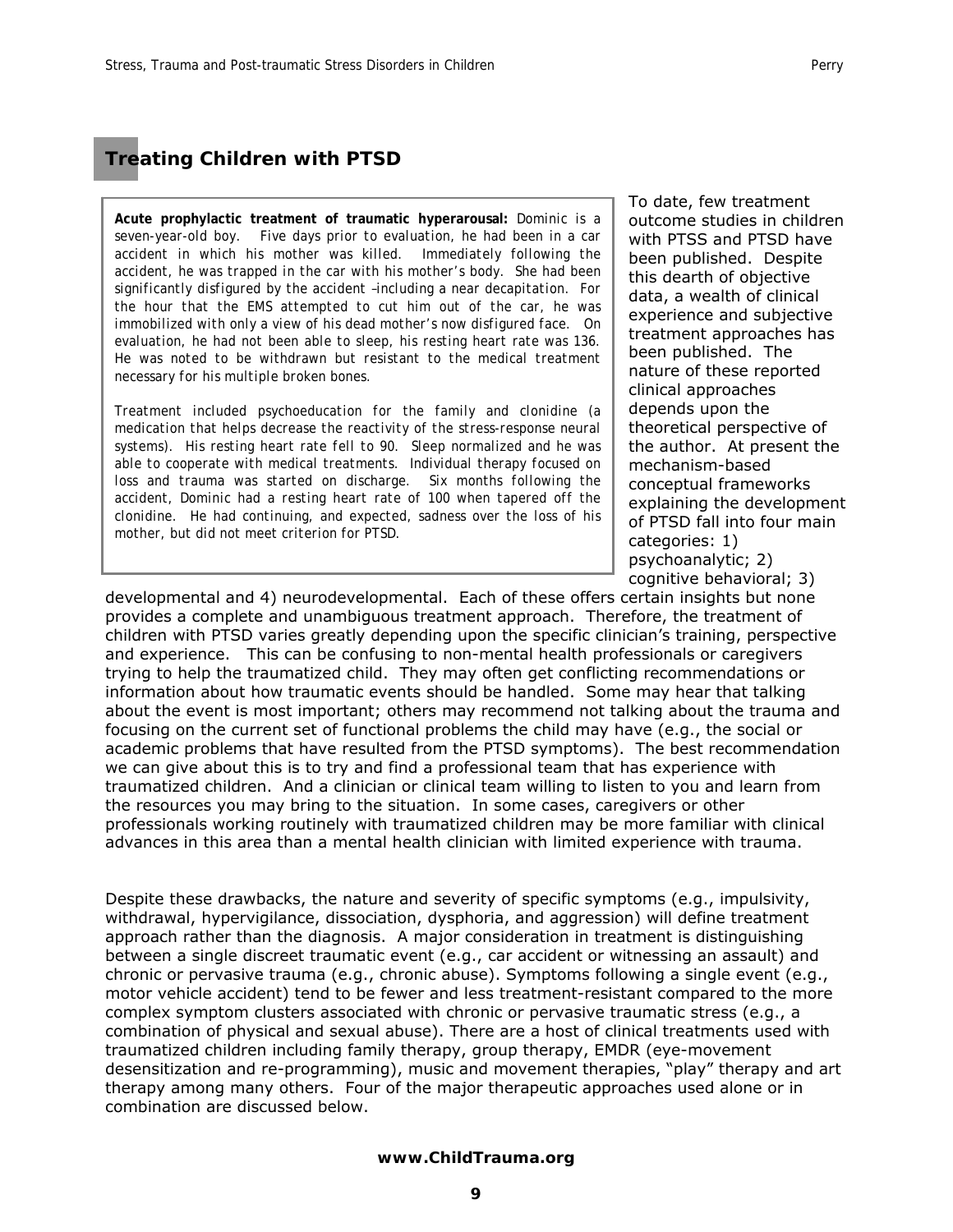In the immediate post-traumatic period, several models of intervention have been used to



diminish the acute distress and improve post-traumatic outcome. One of the most important is psychoeducation. Telling the family and child what the expected signs and symptoms are following a traumatic event can help diminish anxiety, increase sense of competence and provide a baseline from which parents and children can be aware of abnormally intense or prolonged symptoms requiring further clinical attention. Several modifications of a critical incident stress-debriefing paradigm have been reported though efficacy has not yet been determined. In some cases, clinicians have used antianxiety agents or clonidine to decrease the level of physiological hyperarousal and distress in the acute post-traumatic

period. While clinically helpful during this period, it is not yet clear that any of these postacute interventions actually alter the development, course or severity of PTSD (see insert clinical vignette).

#### Pharmacotherapy

There are very few published trials with psychotropic medications in childhood PTSD. Despite this, extensive clinical experience would strongly suggest that medications can be very helpful in diminishing the symptoms of PTSD. Empirical clinical judgement and experience guide the selection of specific medication. The primary symptoms in PTSD appear to respond to psychotropic agents proven to be useful for those same symptoms in other neuropsychiatric disorders (e.g., depakote and lithium for aggressive behavior; fluoxetine for depressive symptoms).

Many of the symptoms of PTSD can be traced to the core symptoms of physiological hyperarousal. These symptoms include sleep problems (including difficulties following asleep, early night awakening, nightmares, night terrors), generalized anxiety, behavioral impulsivity or hyper-reactivity of the sympathetic nervous system including tachycardia, hypertension, increased muscle tone, respiratory problems and body temperature dysregulation. Clonidine, an alpha-2 adrenergic partial agonist, which modulates the reactivity of the locus coeruleus and decreases the physiological hyper-reactivity associated with PTSD, has been shown to be an effective agent in children with PTSD. Other agents altering the biogenic amine neurotransmitter systems in the brain (i.e., serotonin, dopamine, and norepinephrine) may also modulate the symptoms of PTSD. In this regard, preliminary reports support the efficacy of propranolol and fluoxetine in children with anxiety and PTSD.

#### Individual psychotherapy

The core hyperarousal symptoms result in a ca scade of secondary, inter-related problems.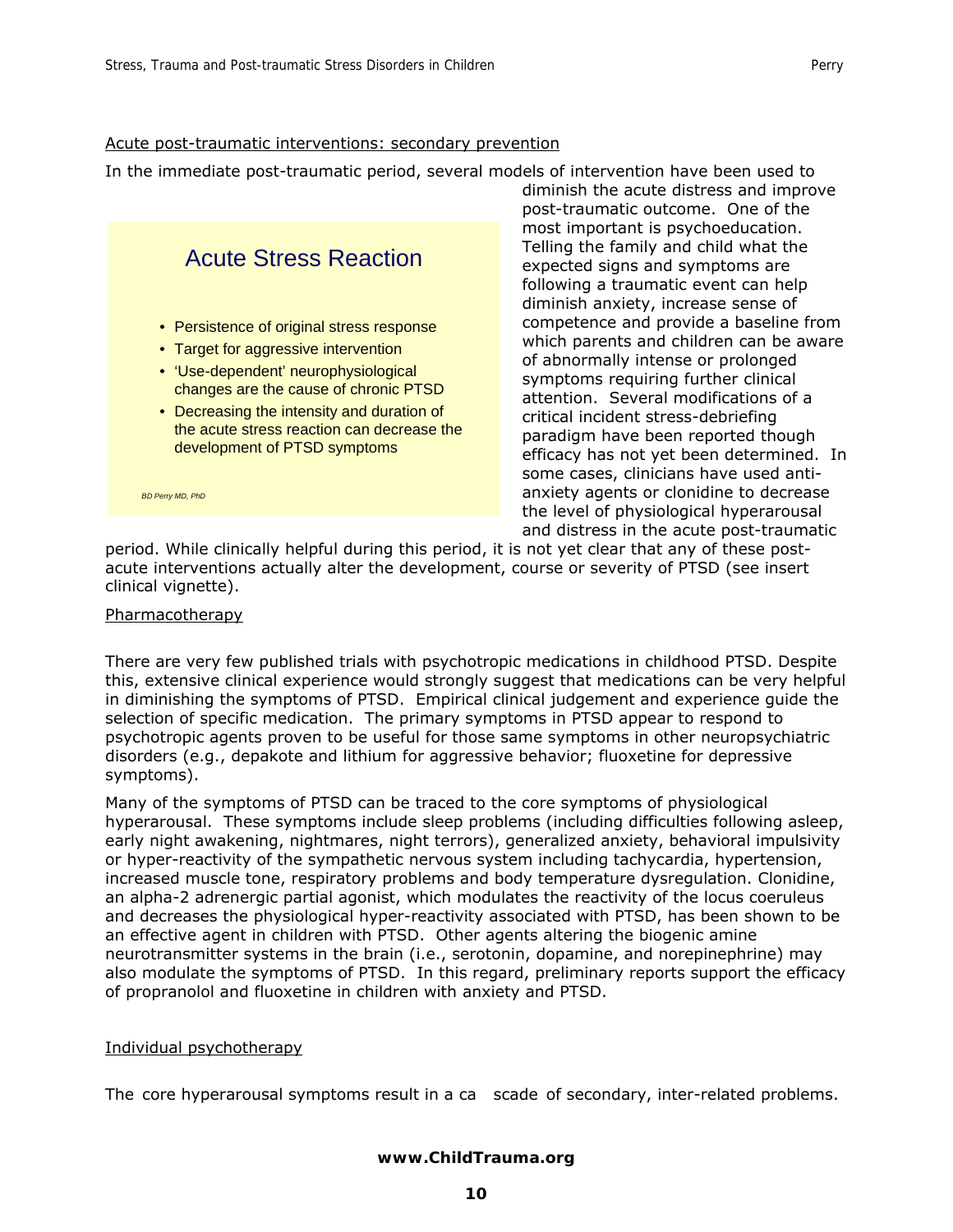Inability to engage in appropriate intimacy leads t o difficulties with peer an d adult relationships, inability to perform adequately in school leads to poor self-esteem, resulting in a variety of learned behaviors which both mask and defend against these core deficits driven by their physiological hyper-reac tivity. The resulting vicious cycle of poor performance, poor self-esteem, development of maladaptive problem-solving styles, in turn, are difficult to treat as long as t he underlying physiological hyper-reactivity impairs t he ability to modulate anxiety, concentrate on academic or social learning tasks, and contain behavioral impulsivity. Successful treatment, therefor e, often requires 'containing' or modif ying this core physiological dysregulation with medications and using other psychotherapeutic interventions to address issues related to self esteem, competence, social sk ills and mastery of specific fears.

#### Cognitive-behavioral therapies

Cognitive-behavioral therapy (CBT) i s the mo st studied and, likely the most effective, therapeutic intervention in adults with single-event related PTSD. T he few CBT studies in children and adolescents are very promising an d studies demonstrate the efficacy of CBT following a single traumatic event. CBT, unfortunately, is difficult to apply in the same fashion to very young children or to children with chronic pervasive trauma.



**Re-enactment in Drawing**: *Drawing depicting a tank destroying a home and planes dropping bombs. Drawn by a 12-year-old Kosovar boy several weeks following the forced relocation of his family and the witnessing of these combat events.* 

 From the collection of Dr. Shoaib (Psychiatry resident at Baylor College of Medicine and a trainee at the ChildTrauma program in 1998) obtained during clinical work at Kosovar refugee camps in Albania in 1999.



I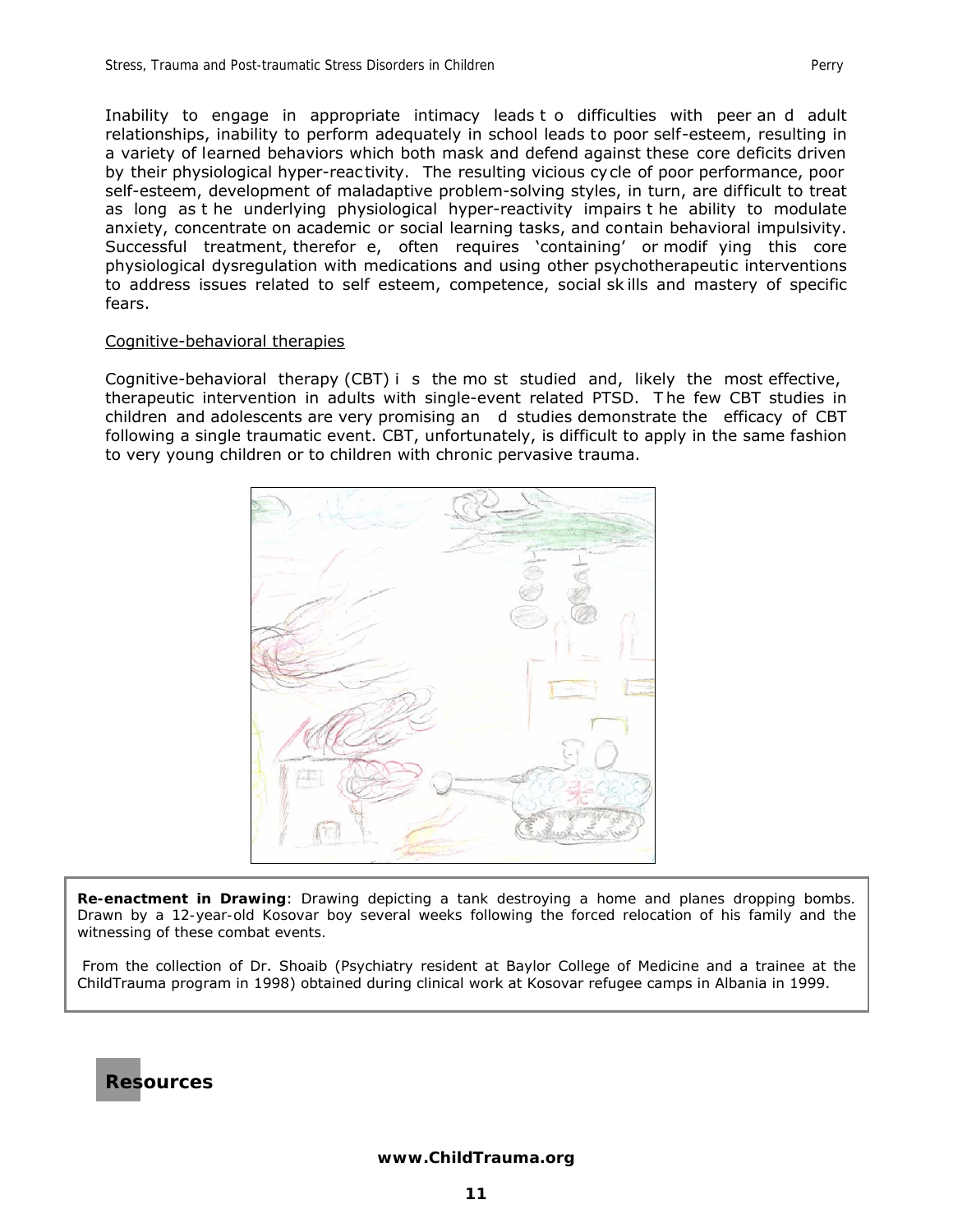#### *Selected Reading:*

**Stress in Children**. Pfefferbaum, B. 7[1]. 1998. Philadelphia, W.B. Saunders Company. Child and Adolescent Psychiatric Clinics of North America. Lewis, M.

This contributed volume summarizes the current state of clinical, research and policy related issues in the area of childhood traumatic stress. Several of the primary theoretical constructs guiding research and treatment are outlined. Excellent summaries of clinical experience and reviews of current clinical research are included.

#### **Too Scared To Cry**. Terr, L. 1992 Harper Collins, New York

Winner of the Blanche Ittleson Award for her research on childhood trauma, Dr. Terr is without peer in her experience and insight regarding childhood trauma. This book is a classic. She provides hope for all families and clinicians working with traumatized children. This book is highly recommended.

**Diagnostic and Statistical Manual of Mental Disorders: Fourth Edition (DSM IV)**. 1994. Washington, DC, American Psychiatric Association.

In the Anxiety Disorders sectio n, the di agnostic criterion and useful information about the etiology, incidence, prevalence, clinical presentation and treatment approach for PTSD can be found. In addi tion, the di agnostic criterion for co-morbid disorders such as ADHD, conduct disorder, major depression are in other sections.

#### *Selected Reviews:*

Perry, BD and Azad, I. **Post-traumatic stress disorders in children and adolescents**. *Current Opinions in Pediatrics* 11: 4, 121-132, 1999

Pfefferbaum, B. **Post traumatic stress disorder in children: A review of the past 10 years**. *J.Am.Acad.Child Adolesc.Psychiatry* **36** [11], 1503-1511. 1997.

Terr, L. **Childhood traumas: An outline and overview***. Am J Psychiatry*, 1991. 148: 10- 20.

#### *Annotated References (1998-1999):*

Ackerman, P. T., Newton, J. E., McPHerson, W. B., Jones, J. G., and Dykman, R. A. **Prevalence of post traumatic stress disorder and other psychiatric diagnoses in three groups of abused children (sexual, physical, and both)**. *Child Abuse & Neglect*  **22**[8], 759-774. 1998.

 This study examined PTSD and other neurop sychiatric disorders in over 200 maltreated children. This study used excellent struct ured interviewing methods for diagnostic assessment. While the total sample w as small, this study is import ant because of the rigor used in determining co-morbid diagnoses. Of interest is the demonstration of the symptoms and outcome differences between physical and sexual abuse, th e increased risk with both types of abuse and the gender differences in trauma-related outcomes.

Cuffe, S. P, Addy, C. L., Garri son, C. Z., Wal ler, J. L., Jackson, K. L., McKeown, R. E., and Chilappagari, S. **Prevalence of PTSD in a community sample of older adolescents**. *J.Am.Acad.Child Adolesc.Psychiatry* **37**[2], 147-154. 1998.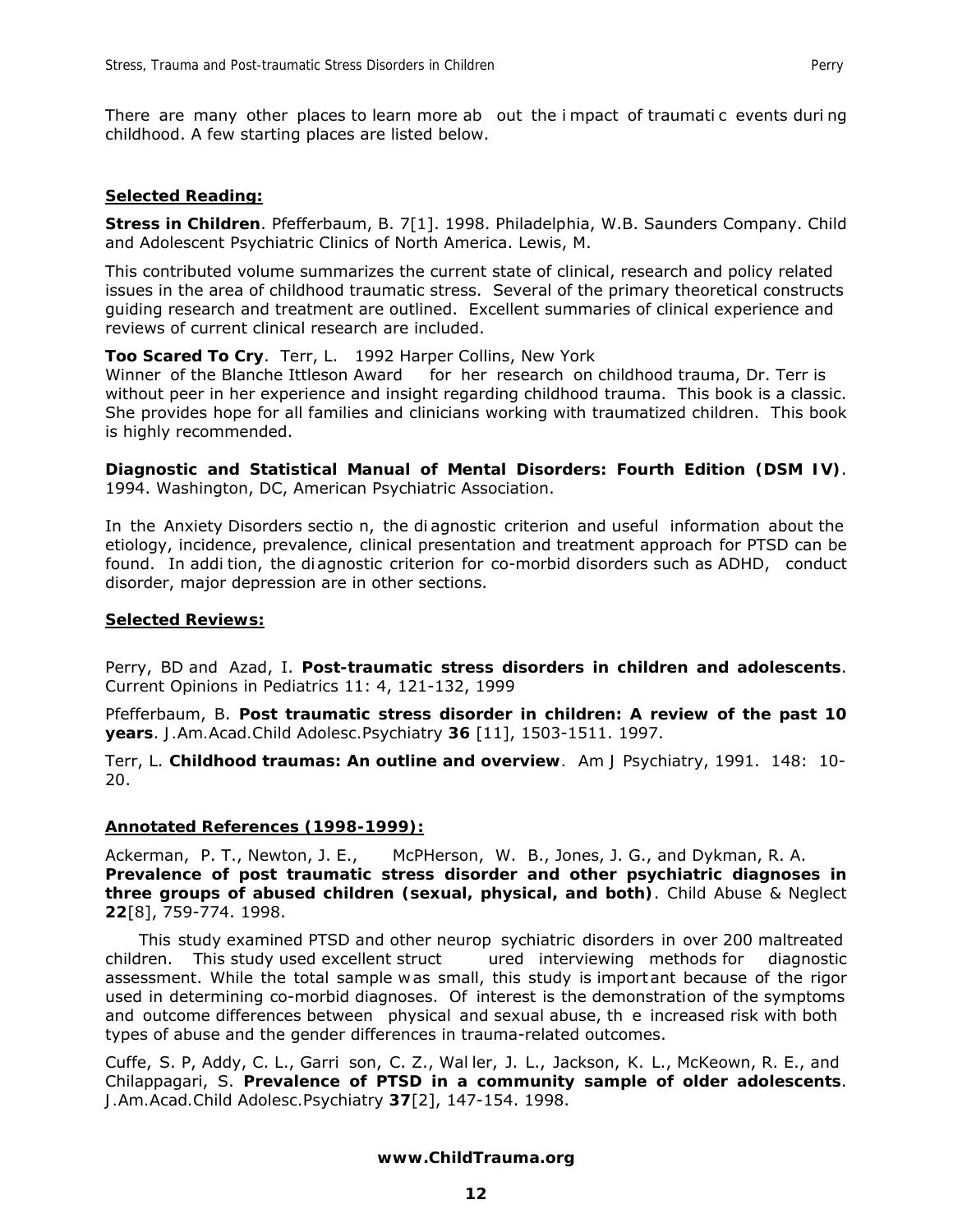This study is the second cycle of a longitudinal epidemiological study. In this cycle the authors examined a population sample of 490 adolescents (age 16-22) and used a semistructured interview to elicit PTSD symptoms and related factors. Of interest was the demonstration of a gender di fference in (females 3 % vs males 1 %) in the prevalence of PTSD. Being raped, witnessi ng a medical emergency and wi tnessing an accident were associated with increased risk for developing PTSD. In this study, most of the children experiencing a traumatic event developed PTSD.

Felitti, V. J., Anda, R. F., Nord enberg, D., Williamson, D. F., Spitz, A. M., Edwards, V., Koss, M. P., and Marks, J. S. **Relationship of childhood abuse and household dysfunction to many of the leading causes of death in adults: the adverse childhood experiences (ACE) study**. *American Journal of Preventive Medicine* **14**[4], 245-258. 1998.

 This study was conducted by mailing questionnaires about adverse childhood experiences to 13,494 adults in a large HMO. The respon se rate was 70.5 %. The responses were studied along with the results of a standard medical evaluation and measures of adult risk behavior, health status and related issues. At least half of the respondents reported at least one and more than one-fourth reported more than two cate gories of adverse childhood experience. A graded relationship between th e number of categories of childhood exposure and the high-risk behaviors an d diseases was demonstrated. This study reinforces the observations of many other studi es using different methods and drawing on different specific childhood stressors. The relationships between "health" throughout the lifecycle and stress/distress during development are very strong.

Fergusson, D. M and Horwood, L. J. **Exposure to interparental violence in childhood and psychological adjustment in young adulthood**. *Child Abuse & Neglect* **22**[5], 339-357. 1998.

 This is a report from an 18-year longitudinal study of a birth cohort of 1,265 New Zealand children. Retrospective reports of exposure to interparental violence were obtained as well as a host of measures of mental, social, physic al, anti-social and criminal behavior. T he adolescents and adults reporting the highest levels of exposure were at the greatest risk for mental health problems, substance abuse and criminal offending. This study is well conceived and the methods are very sound. The value of this study is in demonstrating the multiple adverse sequelae of domestic violence. The pe rvasive nature of dome stic violence and the recurring issues of "how damaging" exposure to interparental violence is will be addressed by studies of this sort. Exposure to domestic violence may be as potenti ally traumatic and abusive as physical or sexual abuse.

March, J. S., Amaya-Jackson, L., Murray, M. C., and Schul te, A. **Cognitive-behavioral psychotherapy for children and adolescents with posttraumatic stress disorder after a single-incident stressor**. *J.Am.Acad.Child Adolesc.Psychiatry* **37**[6], 585-593. 1998.

 This study tested a group-administered cogn itive-behavioral treatment protocol with a single case across time and setting design. The children  $(n = 17)$  were selected from two elementary and two junior high schools and screened for single-event related PTSD. Neuropsychiatric symptoms were measured usin g state of the art instruments. Fourteen of the seventeen chi ldren completed treatment. Significant improvement was observed, such that 57 % no longer met diagnostic criteria for PTSD. Despite the small numbers, this is one of the few well-designed and controlled treatment outcome studies in the area of childhood PTSD.

Pelcovitz, D., Li bov, B. G., Mandel , F., Kaplan, S., Wei nblatt, M., and Septi mus, A. **Posttraumatic stress disorder and family functioning in adolescent cancer**. *Journal of Traumatic Stress* **11**[2], 205-221. 1998.

This study compared 23 adolescents with cancer against 27 physically abused and 23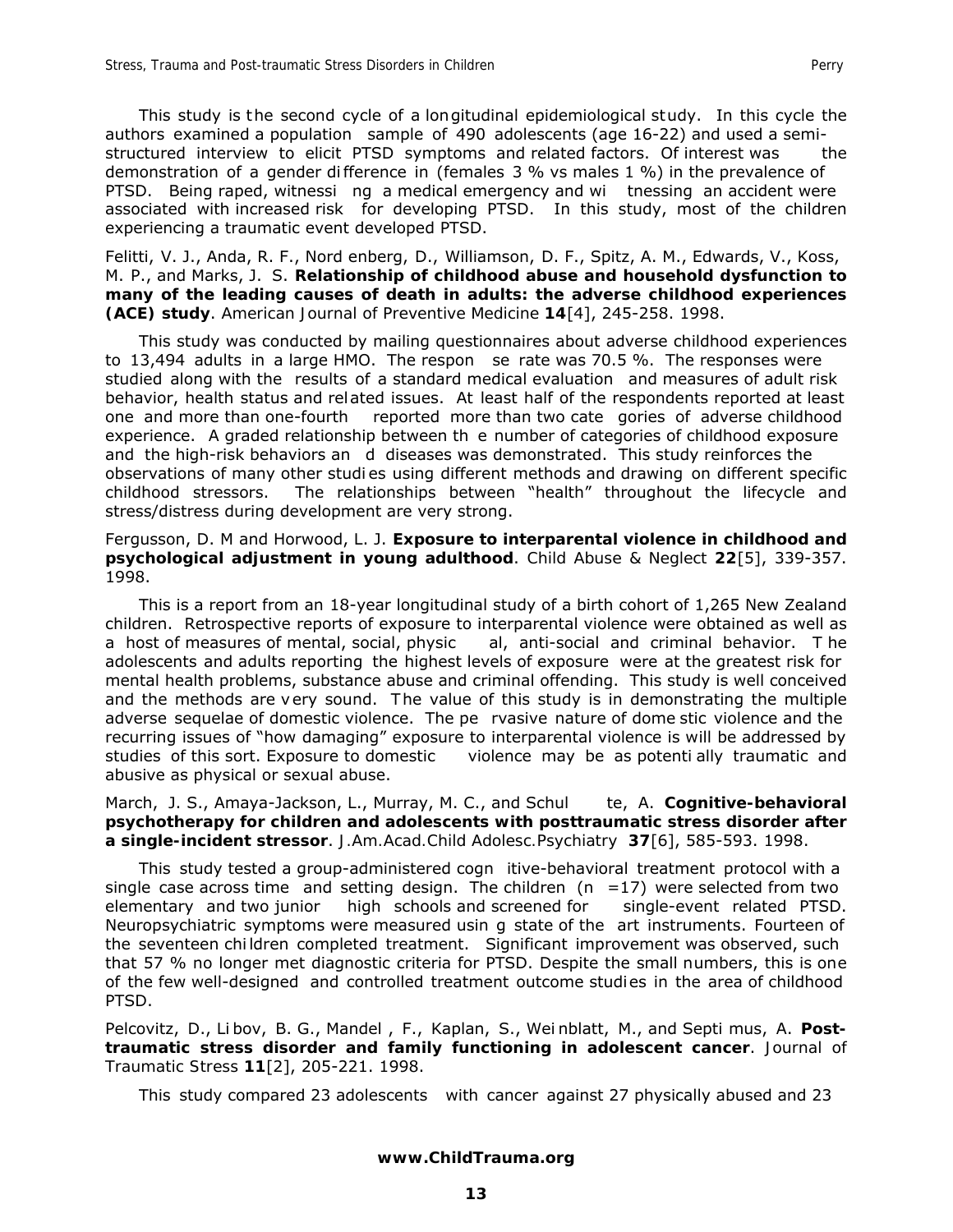healthy, non-abused adolescents. Of pri mary interest was the rate of lifetime PTSD was 35 % in the cancer group compared to only 7 % in the abused group. In the PTSD positive subgroup of children 85 % of the mother's develope d PTSD. T his study is very important for practicing pediatricians. The rate of PTSD in life-threatening pediatric illness is high for both the child and for caregivers. This had profound implications for creating a multi-dimensional clinical approach for children with cancer.

Perry, B. D. and Pollard, R. **Homeostasis, stress, trauma, and adaptation: A neurodevelopmental view of childhood trauma**. *Child and Adolescent Psychiatric Clinics of North America* **7**[1], 33-51. 1998.

 This review examines the av ailable neurodevelopmental and neurophysi ological studies related to childhood trauma. The authors re vise previously stated neurodevelopmental theoretical constructs used to gui de clinical research and practice. Th is synthesis focuses on memory and the neural systems involved in the stress response.

Orr, S. P., Lasko, N. B., Metzger, L. J., Be rry, N. J., Ahern, C. E., and Pi tman, R. K. **Psychophysiologic assessment of women with posttraumatic stress disorder resulting from childhood sexual abuse**. *Journal of Consulting and Clinical Psychology*  **66**[6], 906-913. 1998.

 This investigative team has pioneered study of trauma-rel ated neurophysiological changes using standard psychophysiological meth ods. In this study, 29 women with chronic PTSD following childhood sexual abuse showed larger physiologic responses (heart rate, skin conductance, EMG) than women experi encing sexual abuse but no PTSD. This responsivity was specific to the conditions involving sexual imagery and was not seen in the stressful, non-abusive related situation. These preliminary studies illustrate some of the physiological hyper-reactivity that may underl ie some of the document l ong-term medical and physical problems following childhood trauma. St udies such as t hese are requ ired to elaborate mechanism-related models of trauma-related neuropsychiatric and medical problems.

# **Glossary**

**Dissociation:** The mental process of disengaging from the stimuli in the external environment and attending to inner stimuli. This is a graded mental process that ranges from normative daydreaming to pathological disturba nces that may i nclude exclusive focus on an inner fantasy worl d, loss of i dentity, disorientation, perceptual disturbances or even disruptions in identity.

**Dysphoria:** The subjective emotional state of sadness, disquiet, malaise.

**Hyperarousal:** Mental and physical changes caused by alterations in central and peripheral nervous system acti vation related to percei ved or actual threat. This graded response includes increased sensory and perceptual focu s on the threat, acti vation of physi ological systems required for survival and corresponding changes in emotional and behavioral functioning.

**Homeostasis:** The tendency for stability in normal physiological states achieved by a system of control mechanisms activated by various feedback systems.

**Hypervigilance:** The state of increased arousal and a ttention to any cue i n the external environment that may potentially be associat ed with threat. Of ten results in distractibility and attention problems when present in children with PTSD.